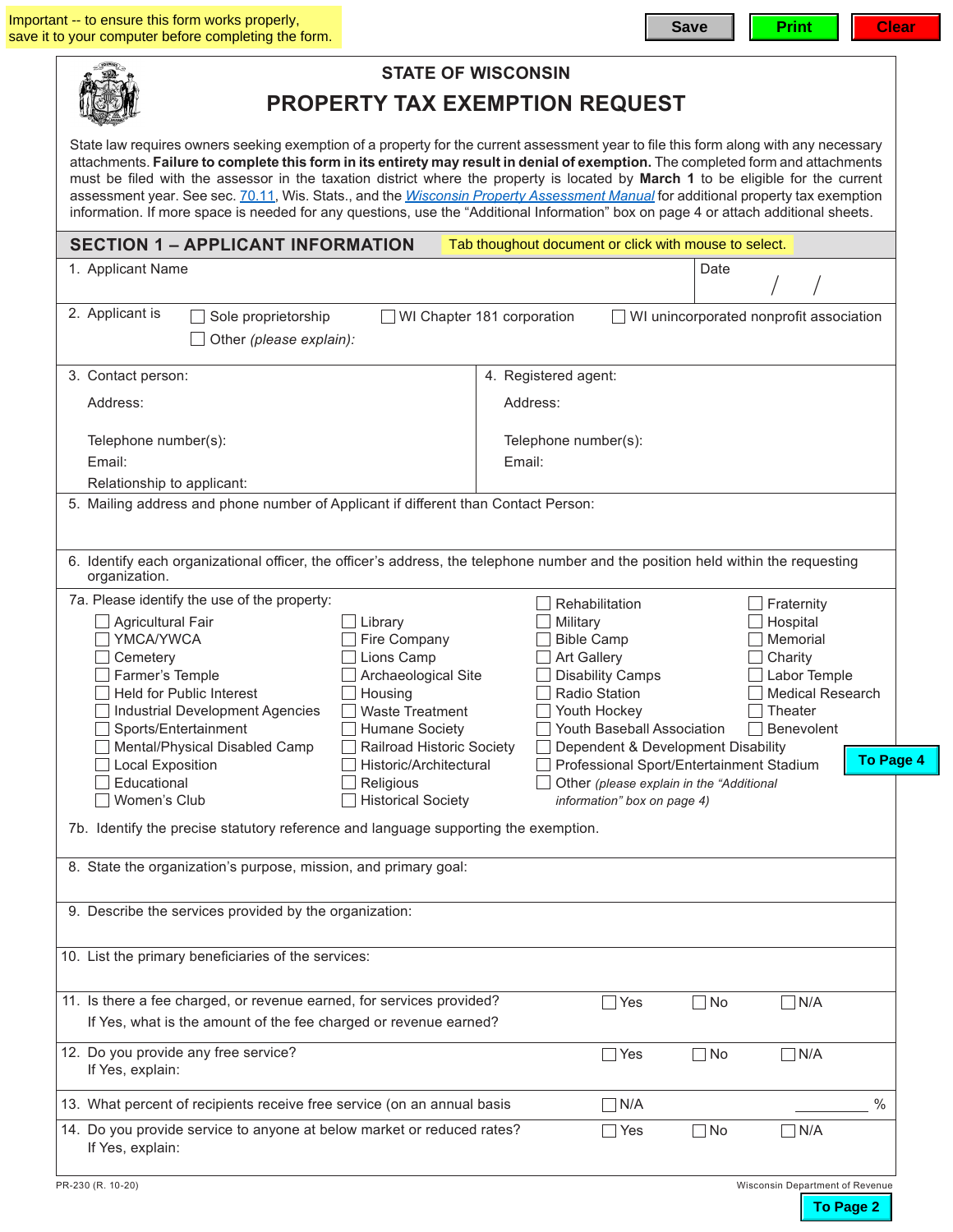| 15. What percentage of annual recipients receive services at below or reduced rates?                                                                                                                                                                                                                                                                                                          | N/A |       |           | $\%$                            |  |  |  |  |  |
|-----------------------------------------------------------------------------------------------------------------------------------------------------------------------------------------------------------------------------------------------------------------------------------------------------------------------------------------------------------------------------------------------|-----|-------|-----------|---------------------------------|--|--|--|--|--|
| 16. Are you under any obligation to provide services to those who cannot pay?<br>If Yes, explain:                                                                                                                                                                                                                                                                                             |     | Yes   | ∣No       | N/A                             |  |  |  |  |  |
| 17. Does Applicant receive any subsidies, grants, or low or no interest loans to operate or otherwise<br>provide its services? If Yes, identify sources and amounts and how monies are applied or used.                                                                                                                                                                                       |     | Yes   | ∣No       | N/A                             |  |  |  |  |  |
| 18. How much of Applicant's annual gross income or revenue is derived from donations?<br>What percentage is that of Applicant's total annual income or revenue?                                                                                                                                                                                                                               | N/A | \$    |           | $\frac{0}{0}$                   |  |  |  |  |  |
| <b>SECTION 2 - SUBJECT PROPERTY INFORMATION</b><br>$\ast$                                                                                                                                                                                                                                                                                                                                     | N/A |       |           |                                 |  |  |  |  |  |
| * If N/A, explain in the "Additional information" box on page 4 of this form.                                                                                                                                                                                                                                                                                                                 |     |       |           |                                 |  |  |  |  |  |
| 19. Property for which exemption is being applied ("Subject Property"):                                                                                                                                                                                                                                                                                                                       |     |       |           |                                 |  |  |  |  |  |
| Address:                                                                                                                                                                                                                                                                                                                                                                                      |     |       |           |                                 |  |  |  |  |  |
| Tax parcel number:<br>Number of acres:                                                                                                                                                                                                                                                                                                                                                        |     |       |           |                                 |  |  |  |  |  |
| Legal description:                                                                                                                                                                                                                                                                                                                                                                            |     |       |           |                                 |  |  |  |  |  |
| 20. Estimated fair market value of Subject Property:                                                                                                                                                                                                                                                                                                                                          |     | \$    |           |                                 |  |  |  |  |  |
| If based on an independent appraisal, identify the appraiser and the purpose of the appraisal below.                                                                                                                                                                                                                                                                                          |     |       |           |                                 |  |  |  |  |  |
| Appraiser:                                                                                                                                                                                                                                                                                                                                                                                    |     | as of |           |                                 |  |  |  |  |  |
| Purpose of Appraisal:                                                                                                                                                                                                                                                                                                                                                                         |     |       |           |                                 |  |  |  |  |  |
| 21. Owner of Subject Property:<br>If Owner is different from Applicant, explain and identify the relationship between Applicant and Owner.                                                                                                                                                                                                                                                    |     |       |           |                                 |  |  |  |  |  |
| 22. Date Owner acquired Subject Property:                                                                                                                                                                                                                                                                                                                                                     |     |       |           |                                 |  |  |  |  |  |
| 23. Person or entity from whom Owner acquired Subject Property:                                                                                                                                                                                                                                                                                                                               |     |       |           |                                 |  |  |  |  |  |
| 24. Date Owner first began using and occupying Subject Property:                                                                                                                                                                                                                                                                                                                              |     |       |           |                                 |  |  |  |  |  |
| 25. Date Applicant first began using and occupying the Subject Property:                                                                                                                                                                                                                                                                                                                      |     |       |           |                                 |  |  |  |  |  |
| 26. Explain precisely how Applicant actually uses the Subject Property:                                                                                                                                                                                                                                                                                                                       |     |       |           |                                 |  |  |  |  |  |
| 27. Explain in detail why Applicant feels the Subject Property qualifies for property tax exemption. Finally, describe precisely how<br>applicant and the Subject Property fit within that statutory language.                                                                                                                                                                                |     |       |           |                                 |  |  |  |  |  |
| <b>SECTION 3 - TENANT INFORMATION</b>                                                                                                                                                                                                                                                                                                                                                         | N/A |       |           |                                 |  |  |  |  |  |
| 28. Identify all persons and entities other than Owner who have the right to use and occupy any part of the Subject Property.<br>Include all tenants, licensees, and concessionaires of the Subject Property. Use the space provided on page 4 or attach<br>additional pages as necessary. For each, include:<br>a. Name of tenant or occupant.<br>b. Their mailing address and phone number. |     |       |           |                                 |  |  |  |  |  |
| c. Their interest in the Subject Property.                                                                                                                                                                                                                                                                                                                                                    |     |       |           | <b>To Page 4</b>                |  |  |  |  |  |
| d. A precise and detailed explanation of how they actually use the Subject Property.                                                                                                                                                                                                                                                                                                          |     |       |           |                                 |  |  |  |  |  |
| e. The date from which they began occupancy of the Subject Property.                                                                                                                                                                                                                                                                                                                          |     |       |           |                                 |  |  |  |  |  |
| The monthly rate or fee they pay to use or occupy the Subject Property.<br>t.<br>An explanation of how rent or other fees they pay to use and occupy the Subject Property are used and applied.<br>q.                                                                                                                                                                                         |     |       |           |                                 |  |  |  |  |  |
| h. The portion of the Subject Property they use or occupy.                                                                                                                                                                                                                                                                                                                                    |     |       |           |                                 |  |  |  |  |  |
| Indicate number of users other than owner, if there are no other users, enter "None". Number of other users:                                                                                                                                                                                                                                                                                  |     |       |           |                                 |  |  |  |  |  |
| 29. Identify the percentage of the Subject Property that is used or occupied by persons other than owner.                                                                                                                                                                                                                                                                                     |     |       |           | $\frac{0}{0}$                   |  |  |  |  |  |
| 30. Was the subject Property used in an unrelated trade or business for which the Owner was<br>subject to taxation under section 511 to 515 of the Internal Revenue Code? If Yes, explain:                                                                                                                                                                                                    |     | Yes   | $\Box$ No |                                 |  |  |  |  |  |
| $\overline{2}$<br>PR-230 (R. 10-20)                                                                                                                                                                                                                                                                                                                                                           |     |       |           | Wisconsin Department of Revenue |  |  |  |  |  |

**To Page 3**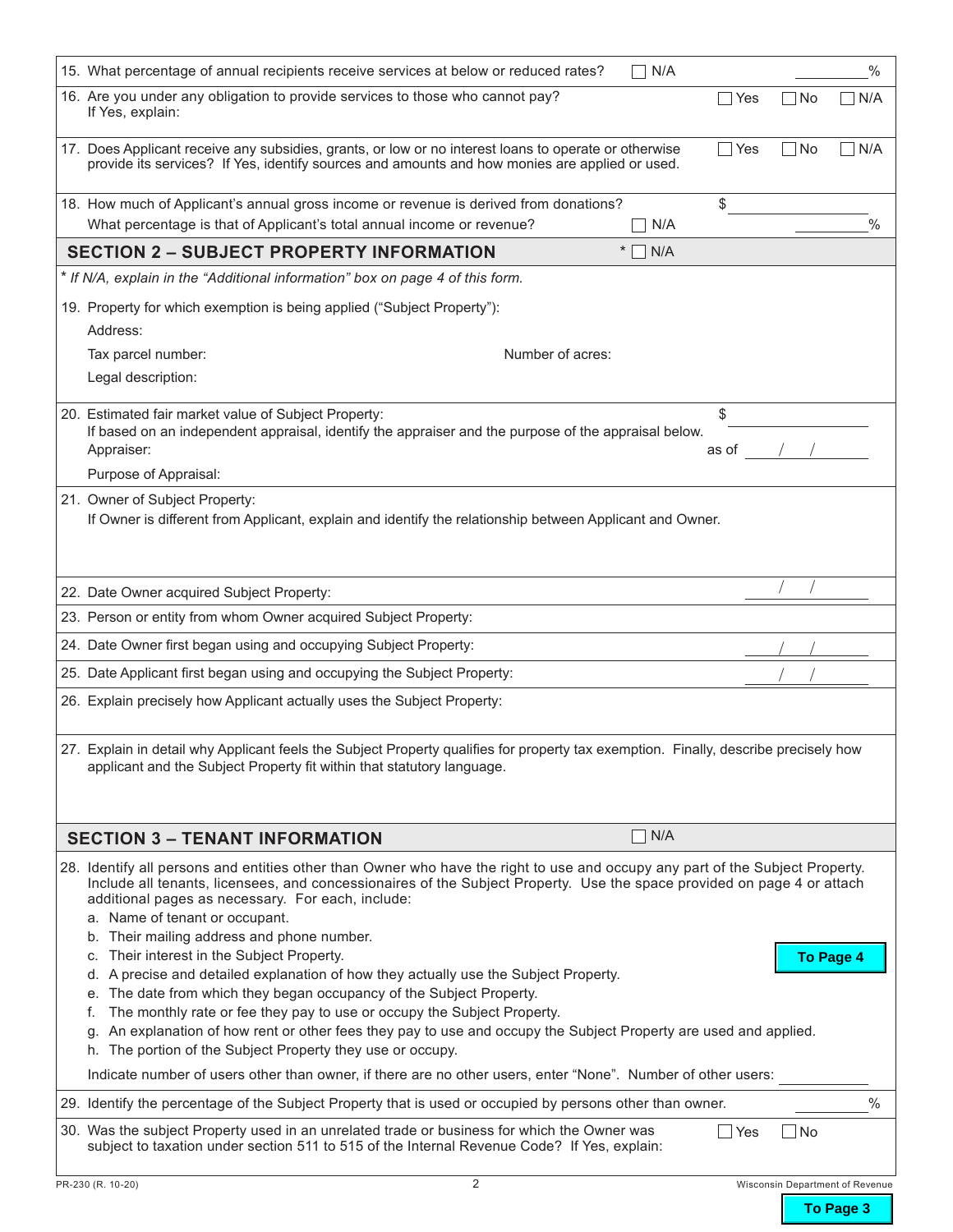## **SECTION 4 – ATTACHMENTS**

## 31. **ATTACH COPIES OF THE FOLLOWING DOCUMENTS:**

- **A. Documents regarding applicant, owner, tenant(s), or occupant(s) of the Subject Property (where applicable):**
	- 1. Proof of non-profit status (e.g. Determination Letter under I.R.C. 501(c)(3)).
	- 2. Partnership Agreement, Association Documents, Articles of Incorporation, Charter and By-laws, including any amendments thereto.
	- 3. Latest annual report filed with State Department of Financial Institutions.
	- 4. Curriculum of educational courses offered.
	- 5. Part II of Form 1023 (Application for Recognition of Exemption) filed with the Internal Revenue Service.
	- 6. Form 990 (Return of Organization Exempt from Income Tax).
	- 7. Form 990T (Exempt Organization Business Income Tax Return).
	- 8. Ordination papers for the occupants if the Subject Property is to be considered eligible as housing for pastors and their ordained assistants, members of religious order and communities, or ordained teachers.
	- 9. Leases and subleases affecting the Subject Property or any part thereof, including all amendments thereto.
	- 10. Concessionaire agreements, license agreements, and other documents regarding the use of occupancy of the Subject Property or any part thereof, including all amendments thereto.
	- 11. Covenants, restrictions, rules and regulations (recorded or unrecorded), and all amendments thereto, affecting use or occupancy of the Subject Property or title thereto and all amendments thereto.
	- 12. Mortgages (recorded or unrecorded) affecting the Subject Property.
	- 13. Copy of the documents listed in 1 through 12 above as the same relate to any tenant or occupant of the property.
	- 14. Any other information that would aid in determining exempt status.

## **B. Documents regarding the Subject Property:**

- 1. Survey of the Subject Property. This includes certified survey maps and subdivision maps and plats.
- 2. An Appraisal of the Subject Property.
- 3. Deeds or instruments of conveyance by which organization acquired interest in the Subject Property.
- 4. Any other information that would aid in determining exempt status.

## **SECTION 5 – AFFIDAVIT**

*Under penalties of perjury, I, on behalf of the above-named organization/Applicant, hereby certify that I am authorized to sign and submit this application, and that the information and documents submitted herewith are true and correct to the best of my knowledge and belief.*

| Title                                  |        | Telephone                                                                       | Date   |
|----------------------------------------|--------|---------------------------------------------------------------------------------|--------|
|                                        |        |                                                                                 |        |
| Signature                              |        | Name (printed)                                                                  |        |
|                                        |        |                                                                                 |        |
|                                        |        |                                                                                 |        |
| STATE OF WISCONSIN                     |        |                                                                                 |        |
| COUNTY OF:                             |        |                                                                                 |        |
|                                        |        |                                                                                 |        |
| Subscribed and sworn to before me this | day of | the contract of the contract of the contract of the contract of the contract of |        |
|                                        |        |                                                                                 |        |
|                                        |        |                                                                                 |        |
| Notary Public                          |        |                                                                                 |        |
| My Commission expires on               |        |                                                                                 | (Seal) |
|                                        |        |                                                                                 |        |
|                                        |        |                                                                                 |        |
|                                        |        |                                                                                 |        |
|                                        |        |                                                                                 |        |